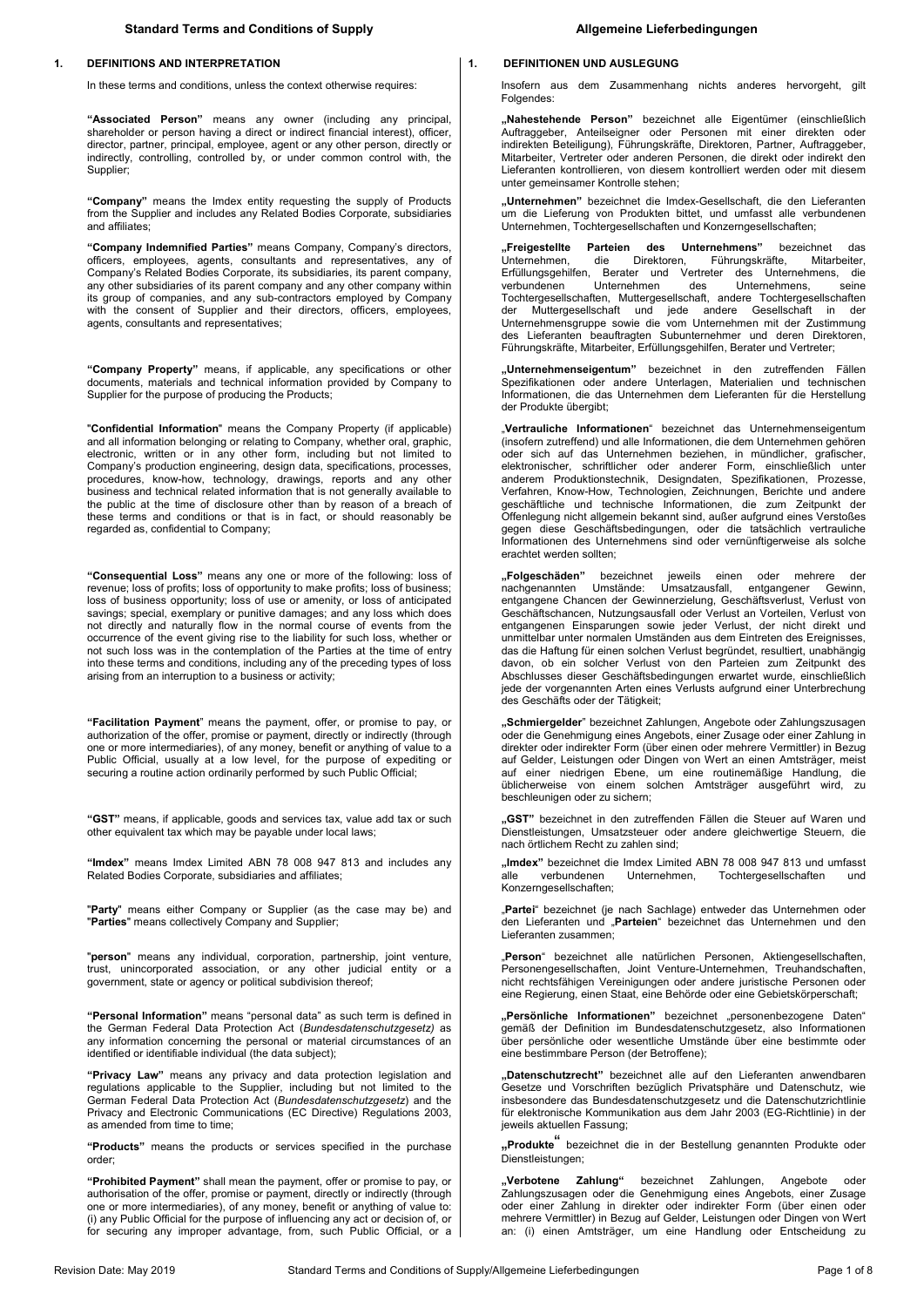government, instrumentality thereof, or political party, in order to assist in any way in obtaining or retaining business for or with, or directing business to, any person; or (ii) any other person, if such payment, offer, promise or authorisation would violate any applicable law of any country in which any aspect of the supply of the Products will take place, or the United States Foreign Corrupt Practices Act, the U.K. Anti-Terrorism, Crime and Security Act of 2001, U.K. Bribery Act of 2010, or the Australian Criminal Code Amendment (Bribery of Foreign Public Officials) Act 1999;

**"Public Official"** shall mean any officer, contractor or employee of a government or any department, agency, or instrumentality thereof, or of a public international organisation, any political party, any official of a political party, any candidate for political office, or any person acting in an official capacity for or on behalf of any such government, department, agency, instrumentality, public international organisation, or political party;

**"Related Body Corporate"** includes any corporation that is a related body corporate pursuant to the provisions of section s 15 et sq. of the German Stock Corporation Act (*Aktiengesetz*); and

"**Supplier**" means the person or entity specified as supplier in the purchase order.

# **2. APPLICATION**

- 2.1 These terms and conditions apply when at Company's request Supplier agrees to supply Products to Company, provided that the Supplier is an entrepreneur (*Unternehmer*) within the meaning of section 310 para. 1 of the German Civil Code (*Bürgerliches Gesetzbuch, BGB)*, which the Supplier hereby confirms and acknowledges.
- 2.2 Company may amend these terms and conditions from time to time by giving Supplier notice in writing of the amendments at least 1 month prior to the amendments taking effect.
- 2.3 Any terms and conditions put forward by a Supplier in respect of a supply of Products will not be binding on Company so far as they purport to amend, annul or vary any of these terms and conditions, unless specifically agreed to by Company in writing.
- 2.4 To the extent to which the terms of any supply of Products by Supplier to Company differ from these terms and conditions, the acceptance by Supplier to supply Products will be deemed to be an offer to supply only on these terms and conditions and acceptance of the Products by Company will constitute acceptance of the Products on these terms and conditions. For the avoidance of doubt, to the extent that the terms of any supply of Products by or on behalf of Supplier differ from these terms and conditions, these terms and conditions will prevail.
- 2.5 If Supplier does not wish to supply Products on these terms and conditions as amended from time to time, Supplier must notify Company within 10 business days of receipt of a purchase order or the date of the amendment of these terms, otherwise Supplier will be deemed to have agreed to supply the Products on these terms and conditions.

# **3. PRICE AND PAYMENT TERMS**

- 3.1 Company agrees to pay Supplier for the Products supplied at the prices agreed between the Parties. Prices must not be changed unless agreed by both Parties in writing.
- 3.2 Supplier will invoice Company upon completion of an order for Products. Supplier shall send Company a detailed price invoice or invoices as instructed on the purchase order clearly stating the purchase order number, item numbers and containing all information required to be stated on a tax invoice for any GST purposes.
- 3.3 All payments to be made by Company to Supplier under these terms and conditions will be paid to Supplier by bank wire transfer within 60 days of receipt of an invoice from Supplier. Payments shall not operate as a waiver of any of the rights of Company under a purchase order or otherwise.
- 3.4 Unless Company agrees otherwise, no payments will be due to Supplier prior to delivery to and acceptance by Company of the Products.
- 3.5 If Company pays for Products upfront or prior to delivery, Supplier must hold all such payments on trust and for the benefit of Company until the Products are delivered to Company in accordance with these terms and conditions.
- 3.6 Company may withhold any payment due to Supplier to such extent as may be necessary to protect Company from loss because of a doubt that the Products will fulfill the requirements of a purchase order or breach by Supplier of any of these terms and conditions, or on the basis of an undisputed (*unbestritten*) counterclaim or such counterclaim which is declared final and binding by a court without possibility for appeal

beeinflussen oder um unangemessene Vorteile von einem solchen Amtsträger, einer Regierung, einer Regierungsstelle oder einer politischen Partei zu sichern, um Aufträge zu erwirken oder Geschäfte zu erhalten oder einer Person Geschäfte zuzuführen; oder (ii) eine andere Person, wenn solche Zahlungen, Angebote, Zusagen oder Genehmigungen gegen die geltenden Gesetze eines Landes, in dem ein Aspekt der Lieferung der Produkte erfolgt, oder gegen das United States Foreign Corrupt Practices Act, das U.K. Anti-Terrorism, Crime and Security Act von 2001, das U.K. Bribery Act von 2010 oder das Australian Criminal Code Amendment (Bribery of Foreign Public Officials) Act 1999 verstoßen würden;

**"Amtsträger"** bezeichnet alle Amtspersonen, Auftragnehmer oder Mitarbeiter einer Regierung oder Regierungsabteilung, Behörde oder Regierungsstelle oder einer öffentlichen internationalen Organisation, einer politischen Partei, einen Amtsträger einer politischen Partei, einen Kandidaten für ein politisches Amt oder eine Person, die in einer offiziellen Funktion im Namen oder im Auftrag einer solchen Regierung, Regierungsabteilung, Behörde, Regierungsstelle, öffentlichen internationalen Organisation oder politischen Partei handelt;

**"Verbundenes Unternehmen"** umfasst jede Gesellschaft, die gemäß den Bestimmungen von §§ 15 ff. AktG ein verbundenes Unternehmen ist; und

"Lieferant" bezeichnet die in der Bestellung als Lieferant genannte Person oder Gesellschaft.

### **2. GELTUNG**

- 2.1 Diese Geschäftsbedingungen gelten, wenn der Lieferant auf Verlangen des Unternehmens zustimmt, Produkte an das Unternehmen zu liefern, sofern der Lieferant ein Unternehmer im Sinne von § 310 Abs. 1 BGB ist, was der Lieferant hiermit bestätigt.
- 2.2 Das Unternehmen kann diese Geschäftsbedingungen jederzeit ändern, indem es den Lieferanten mindestens 1 Monat vor Inkrafttreten der Änderungen schriftlich davon in Kenntnis setzt.
- 2.3 Vom Lieferanten in Bezug auf eine Produktlieferung genannte Geschäftsbedingungen sind für das Unternehmen nicht bindend, insoweit sie die vorliegenden Geschäftsbedingungen ändern, aufheben oder von diesen abweichen, wenn diese nicht ausdrücklich vom Unternehmen schriftlich genehmigt wurden.
- 2.4 Insoweit die Bedingungen für die Lieferung von Produkten durch den Lieferanten an das Unternehmen von den vorliegenden Geschäftsbedingungen abweichen, gilt die Annahme des Lieferanten zur Lieferung von Produkten als Angebot, nur zu diesen Geschäftsbedingungen zu liefern, und die Annahme der Produkte durch das Unternehmen begründet die Annahme der Produkte zu diesen Geschäftsbedingungen. Zur Klarstellung sei angemerkt: Insoweit die Bedingungen für die Lieferung von Produkten vom Lieferanten oder im Namen des Lieferanten von den vorliegenden Geschäftsbedingungen abweichen, gelten die vorliegenden Geschäftsbedingungen.
- 2.5 Wenn der Lieferant die Produkte nicht zu den vorliegenden Geschäftsbedingungen in der jeweils aktuellen Form liefern möchte, muss der Lieferant das Unternehmen innerhalb von 10 Geschäftstagen ab Erhalt<br>einer Bestellung oder dem Datum der Änderung dieser einer Bestellung oder France dem Datum der Änderung Geschäftsbedingungen benachrichtigen, da ansonsten davon ausgegangen wird, dass der Lieferant der Lieferung der Produkte zu den vorliegenden Geschäftsbedingungen zustimmt.

# **3. PREISE UND ZAHLUNGSBEDINGUNGEN**

- 3.1 Das Unternehmen verpflichtet sich, den Lieferanten für die gelieferten Produkte zu den zwischen den Parteien vereinbarten Preisen zu bezahlen. Die Preise können nur mit der schriftlichen Vereinbarung beider Parteien geändert werden.
- 3.2 Der Lieferant wird bei Abschluss eines Produktauftrags eine Rechnung an das Unternehmen stellen. Der Lieferant sendet dem Unternehmen eine detaillierte Preisrechnung oder Rechnungen gemäß den Anweisungen in der Bestellung, unter Angabe der Bestellnummer, Artikelnummern und sämtlicher Informationen, die auf einer Steuerrechnung für GST-Zwecke anzugeben sind.
- 3.3 Sämtliche Zahlungen des Unternehmens an den Lieferanten gemäß diesen Geschäftsbedingungen erfolgen per Banküberweisung innerhalb von 60 Tagen ab Erhalt einer Rechnung vom Lieferanten. Zahlungen begründen keinen Verzicht auf die Rechte des Unternehmens im Rahmen einer Bestellung oder anderweitig.
- 3.4 Insofern das Unternehmen nichts anders bestätigt, sind vor Lieferung an das Unternehmen und Abnahme der Produkte durch das Unternehmen keine Zahlungen an den Lieferanten fällig.
- 3.5 Wenn das Unternehmen für Produkte Vorauszahlungen oder Anzahlungen leistet, muss der Lieferant solche Zahlungen treuhänderisch für das<br>Unternehmen verwahren bis die Produkte gemäß diesen verwahren, bis die Produkte gemäß Geschäftsbedingungen an das Unternehmen geliefert worden sind.
- 3.6 Das Unternehmen kann an den Lieferanten geschuldete Zahlungen zurückbehalten, insoweit dies erforderlich ist, um das Unternehmen vor Verlusten zu schützen, wenn Zweifel bestehen, ob die Produkte die Anforderung einer Bestellung erfüllen oder ein Verstoß des Lieferanten gegen diese Geschäftsbedingungen vorliegt, oder auf der Grundlage eines unbestrittenen oder von einem Gericht für rechtskräftig festgestellten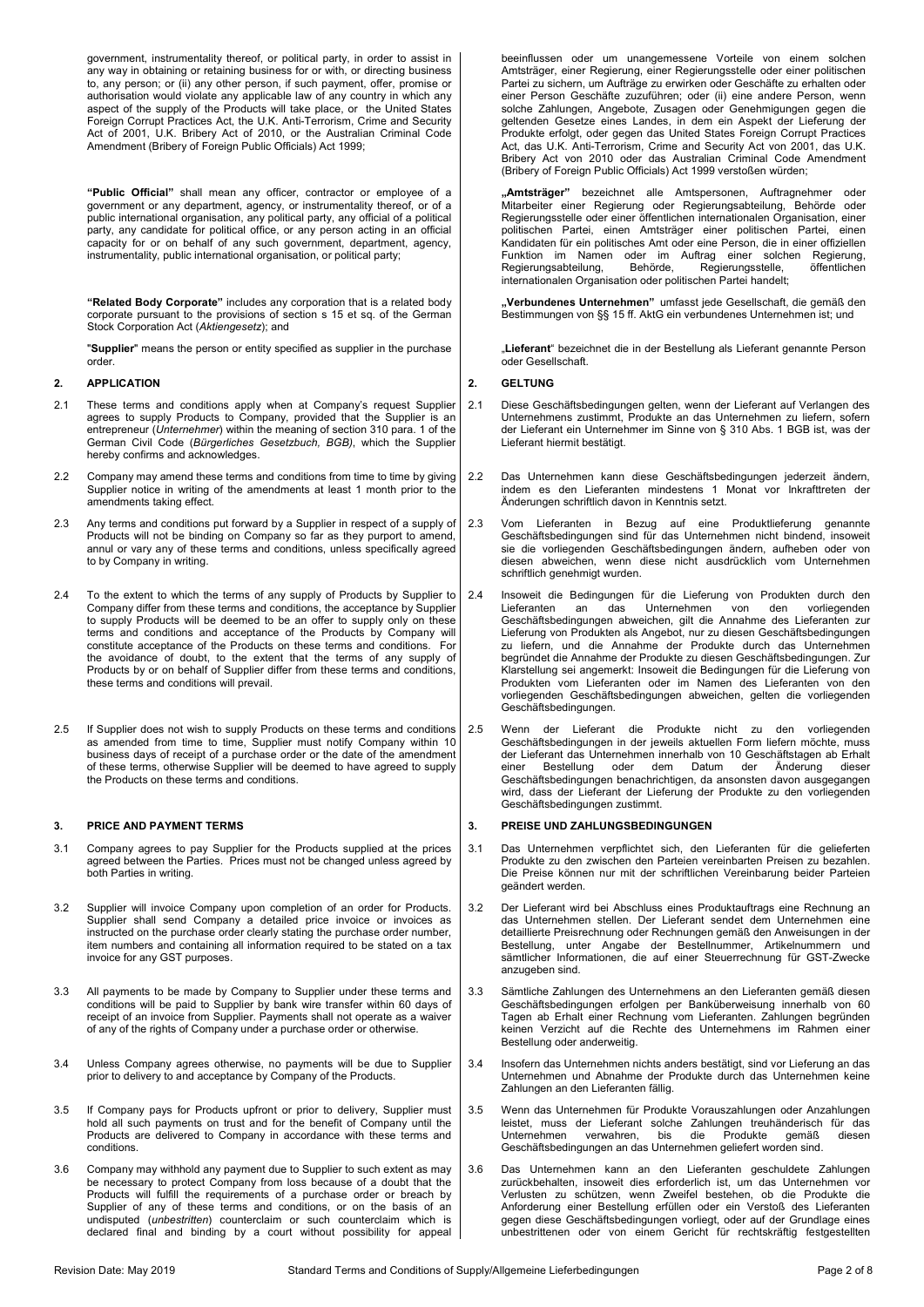(*rechtskräftig festgestellt*). The Supplier's rights to refuse performance pursuant to sections 320, 273 BGB shall remain unaffected.

# **4. ORDERS FOR PRODUCTS**

- 4.1 Company may submit to Supplier a written purchase order that shall include the quantity and price of the Products and the delivery date and shipment address of the Products. Upon receipt of a purchase order, Supplier will send Company a written acknowledgment of the purchase order, within 24 hours of receipt of a purchase order, including acknowledgment of quantity, price, delivery date and shipping address. A purchase order and Supplier's acknowledgement may be sent by email. A purchase order becomes binding on Supplier when accepted by Supplier's acknowledgment or upon any performance by Supplier pursuant to the purchase order.
- 4.2 Supplier shall perform any changes to a purchase order required by Company which may include additions to, or reductions in the quantity of Products. If Company is contemplating a change, notice shall be provided to Supplier, who shall promptly advise Company of its reasonable effect on the delivery date. Notices for the purpose of this clause may be sent by email.
- 4.3 No change shall be accepted by Company and Company shall not be liable to make any payment therefore to Supplier unless such change has been authorized by Company in writing.

### **5. COMPLETION AND DELIVERY**

- 5.1 Time is of the essence in regard to these terms and conditions, the delivery date and all of Supplier's obligations.
- 5.2 Supplier agrees to deliver the Products to Company pursuant to delivery schedules which may, from time to time, be provided by Company. Supplier shall be responsible to deliver any Products ordered by Company to support Company's production schedule as notified to Supplier from time to time. Supplier shall meet all delivery dates, specifications and quantities as set forth in any acknowledged purchase order pursuant to claus[e 4.1.](#page-2-0)
- 5.3 Supplier shall provide at its own expense such information concerning status and progress of the Products as Company shall deem necessary to ensure that the Products will be delivered by the delivery date. If Supplier expects any delays in the delivery of the Products, it shall immediately notify Company and provide Company with a written action plan to remedy such delay. The provision of such notice and action plan by Supplier to Company shall in no way relieve Supplier of any of its obligations under these terms and conditions and shall not operate as a waiver of any of the rights of Company under these terms and conditions.
- 5.4 Supplier shall take all necessary precautions to ensure that all Products delivered to Company are packaged in a safe and sufficient manner so as to avoid damage or loss to the Products whilst in transit and until delivered. Packaging of the Products shall comply with all applicable statutory requirements and/or codes of practice. Supplier shall indemnify Company and Company Indemnified Parties in respect of any and all loss, expense, damage claim and liability incurred by Company Indemnified Parties arising in connection with any breach of Supplier's obligations under this clause [5.4](#page-2-1)**.**

# **6. TITLE AND RISK**

- 6.1 Title in the Products shall pass to Company either: (a) When the Products or part thereof are first identifiable as being appropriated to the order or; (b) upon payment of the relevant invoice by Company or; (c) upon acceptance of the Products by Company at the specified delivery point, whichever occurs first.
- 6.2 Notwithstanding passage of title (in whole or in part) on the occurrence of clause [6.1](#page-2-2) (a) or (b), risk shall remain with Supplier until delivery or acceptance of the Products by Company in accordance with the provisions of the purchase order, whichever shall be the later.
- 6.3 All materials or equipment to be incorporated in the Products the title of which has passed to Company shall be clearly marked by Supplier as Company property and shall be stored separately from Supplier's property.

#### **7. QUALITY AND DESCRIPTION**

- 7.1 The supply of Products by Supplier to Company shall: (a) conform strictly as to quantity, quality, description and specification with the particulars stated in the relevant purchase order and with all applicable statutory requirements; (b) be of sound materials and workmanship; (c) be in strict compliance with the Company Property and any other samples, patents, drawings or specifications provided by Company (if applicable); (d) be fit for the purpose for which it is supplied under the relevant purchase order.
- 7.2 All work performed by Supplier under these terms and conditions shall be performed by suitably qualified and competent personnel and all equipment

Gegenanspruchs. Das Recht des Lieferanten, die Leistung gemäß §§ 320, 273 BGB zu verweigern, bleibt unberührt.

# **4. PRODUKTBESTELLUNGEN**

- <span id="page-2-0"></span>4.1 Das Unternehmen sendet dem Lieferanten eine schriftliche Bestellung, in der Menge und Preis der Produkte sowie der Liefertermin und die Versandanschrift für die Produkte genannt sind. Bei Erhalt einer Bestellung sendet der Lieferant dem Unternehmen innerhalb von 24 Stunden ab Erhalt der Bestellung eine schriftliche Auftragsbestätigung, in der Menge, Preis, Liefertermin und Versandanschrift bestätigt werden. Bestellungen und Auftragsbestätigungen des Lieferanten können per E-Mail übersandt werden. Eine Bestellung wird für den Lieferanten bindend, wenn sie durch die Auftragsbestätigung des Lieferanten angenommen wurde oder wenn eine Leistung des Lieferanten gemäß der Bestellung erfolgt.
- 4.2 Der Lieferant wird vom Unternehmen verlangte Änderungen an einer Bestellung ausführen, die auch eine Erhöhung oder Reduzierung der Produktmenge umfassen können. Wenn das Unternehmen eine Änderung plant, teilt es dem Lieferanten seine Absicht mit, der das Unternehmen unverzüglich über die Auswirkungen auf den Liefertermin informieren muss. Mitteilungen für die Zwecke dieser Klausel können per E-Mail übersandt werden.
- 4.3 Das Unternehmen akzeptiert keine Änderungen und haftet nicht für diesbezügliche Zahlungen an den Lieferanten, wenn das Unternehmen eine solche Änderung nicht schriftlich genehmigt hat.

# **5. AUSFÜHRUNG UND LIEFERUNG**

- 5.1 Die fristgemäße Erfüllung dieser Geschäftsbedingungen, des Liefertermins und sämtlicher Pflichten des Lieferanten ist ein wesentlicher Vertragsbestandteil.
- 5.2 Der Lieferant verpflichtet sich, die Produkte gemäß den Lieferplänen, die das Unternehmen zu gegebener Zeit vorlegen kann, an das Unternehmen zu liefern. Der Lieferant ist dafür verantwortlich, die vom Unternehmen bestellten Produkte zu liefern, um den Produktionsplan des Unternehmens, der dem Lieferanten jeweils mitgeteilt wird, zu unterstützen. Der Lieferant muss alle Liefertermine, Spezifikationen und Mengen gemäß den Angaben in einer bestätigten Bestellung gemäß Ziffe[r 4.1](#page-2-0) einhalten.
- 5.3 Der Lieferant wird auf seine Kosten solche Informationen über den Status und Fortschritt der Produkte bereitstellen, wie das Unternehmen es für erforderlich erachtet, um sicherzustellen, dass die Produkte bis zum Liefertermin geliefert werden. Sollte der Lieferant Verzögerungen bezüglich der Lieferung der Produkte erwarten, wird er das Unternehmen unverzüglich informieren und dem Unternehmen einen schriftlichen Maßnahmenplan zur Behebung einer solchen Verzögerung vorlegen. Die Übermittlung einer solchen Mitteilung und eines solchen Maßnahmenplans durch den Lieferanten an das Unternehmen entbindet den Lieferanten keinesfalls von seinen Pflichten nach diesen Geschäftsbedingungen und begründet keinen Verzicht auf die Rechte des Unternehmens nach diesen Geschäftsbedingungen.
- <span id="page-2-1"></span>5.4 Der Lieferant wird alle erforderlichen Vorsichtsmaßnahmen treffen, um sicherzustellen, dass alle an das Unternehmen gelieferten Produkte sicher und ausreichend verpackt sind, um Beschädigungen oder Verlust der Produkte während des Transports und bis zur Übergabe zu vermeiden. Die Verpackung der Produkte muss alle geltenden gesetzlichen Anforderungen und/oder Verfahrensregeln erfüllen. Der Lieferant wird das Unternehmen und die freigestellten Parteien des Unternehmens für sämtliche Verluste, Auslagen, Schadenersatzansprüche und Haftungen entschädigen, die den freigestellten Parteien des Unternehmens in Verbindung mit einem Verstoß gegen die Pflichten des Lieferanten nach dieser Ziffer [5.4](#page-2-1) entstehen.

# **6. EIGENTUMS- UND GEFAHRÜBERGANG**

- <span id="page-2-2"></span>6.1 Das Eigentum an den Produkten geht wie folgt an das Unternehmen über: (a) Wenn die Produkte oder Teile der Produkte das erste Mal erkennbar der Bestellung zugeordnet werden können; oder (b) mit Zahlung der jeweiligen Rechnung durch das Unternehmen; oder (c) bei Abnahme der Produkte durch das Unternehmen am benannten Lieferort, je nachdem, was zuerst eintritt.
- 6.2 Unbeschadet des Eigentumsübergangs (gesamt oder teilweise) bei Eintreten der Voraussetzungen in Ziffer [6.1](#page-2-2) (a) oder (b) trägt der Lieferant die Gefahr bis zur Lieferung oder der Abnahme der Produkte durch das Unternehmen gemäß den Bestimmungen der Bestellung, je nachdem, was später eintritt.
- 6.3 Alle Materialien oder Ausrüstungen, die in Produkte eingebaut werden, an denen das Eigentum an das Unternehmen übergegangen ist, hat der Lieferant deutlich als Eigentum des Unternehmens zu kennzeichnen und gesondert vom Eigentum des Lieferanten aufzubewahren.

#### **7. QUALITÄT UND BESCHREIBUNG**

- 7.1 Die vom Lieferanten an das Unternehmen gelieferten Produkte müssen: (a) hinsichtlich Menge, Qualität, Beschreibung und Spezifikationen genau den Angaben in der jeweiligen Bestellung und sämtlichen geltenden gesetzlichen Anforderungen entsprechen; (b) frei von Material- und Verarbeitungsfehlern sein; (c) genau mit dem Unternehmenseigentum und anderen vom Unternehmen (eventuell) übergebenen Mustern, Patenten, Zeichnungen oder Spezifikationen übereinstimmen; (d) für den Zweck, für den sie gemäß der jeweiligen Bestellung geliefert werden, geeignet sein.
- 7.2 Sämtliche vom Lieferanten gemäß diesen Geschäftsbedingungen ausgeführten Arbeiten sind von ausreichend qualifizierten und kompetenten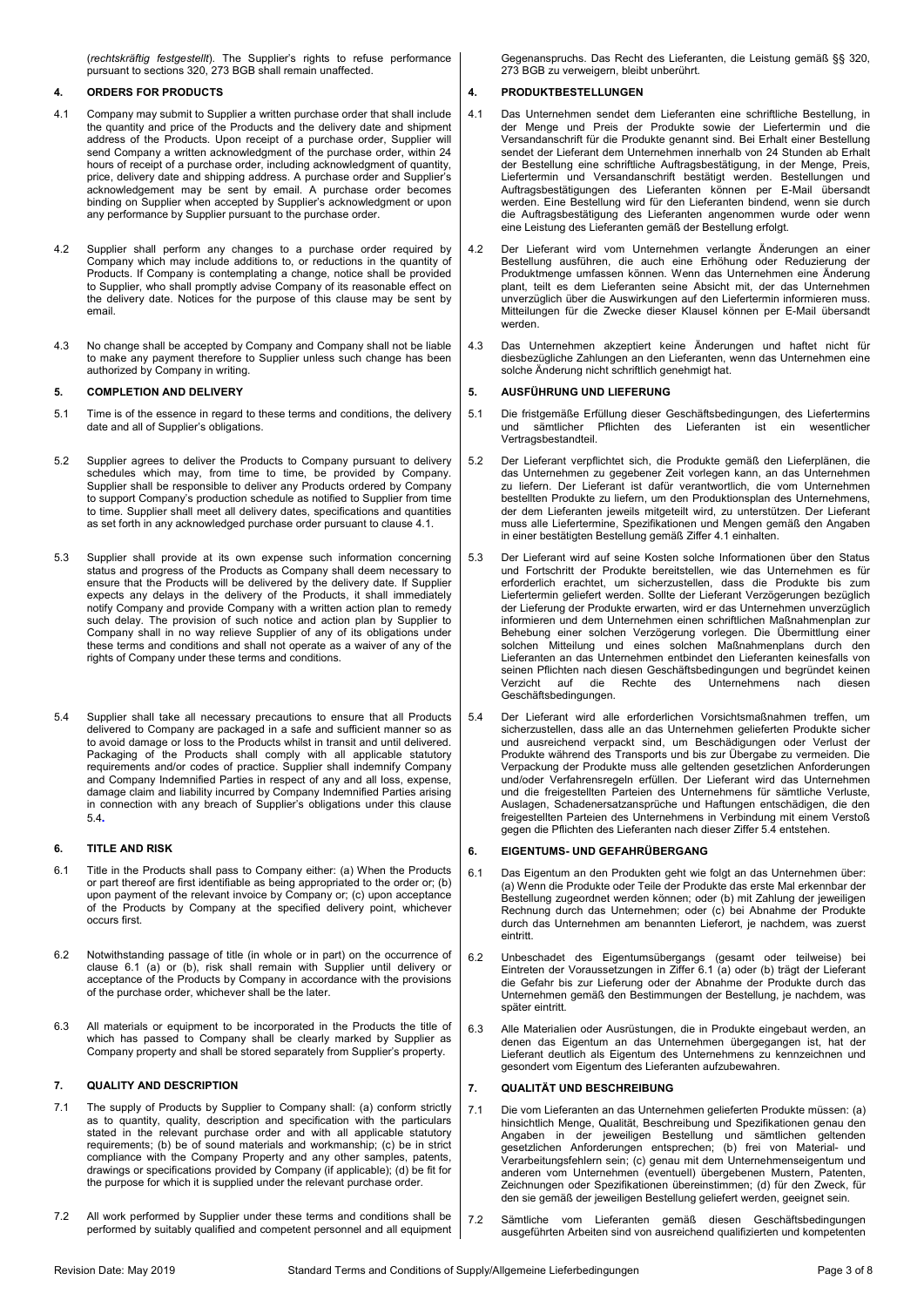and tools used shall at all times be maintained in first class operating condition by Supplier.

### **8. DEFECTS AND WARRANTY**

- 8.1 Supplier expressly warrants to Company that Products manufactured by Supplier and supplied to Company shall be: (a) supplied with due care and skill using the standard of diligence that would reasonably be expected from a prudent, expert and experienced provider of Products which are similar to the Products; (b) of merchantable quality and fit for the purpose for which they are designed; and (c) free from defects in material and workmanship as of the date of delivery of such Products to Company and for a period of 12 months from this date ("Warranty Period").
- 8.2 Supplier shall be responsible for remedying at its expense any defect that may arise in the Products within the Warranty Period. Supplier shall guarantee for a further period of 12 months all remedial work carried out under this warranty. Where a defect arises within the Warranty Period but does not become apparent until that period has expired, Supplier's liability shall not cease merely because Company has been unable to give notice of the defect to Supplier within the Warranty Period. If any defects which Supplier is obliged to remedy under this clause, are not remedied within a reasonable time, or circumstances render it impracticable for Supplier to do the same, Company may do so itself or authorise others to do the same, and Supplier shall reimburse Company for all costs arising there from.
- 8.3 Supplier warrants that any and all information provided to Company in respect of Products supplied or to be supplied to Company is accurate, complete and sufficient.

These warranties and Company remedies under this clause are in addition to any other rights and remedies of Company pursuant to applicable law and equity.

# **9. INSPECTION AND TESTING**

- 9.1 Company and its representatives shall at all times be granted access to any premises of Supplier and be allowed to: (a) inspect and test the Products at any time prior to acceptance or delivery, whichever shall be the later; and (b) audit Supplier management systems, operations and production process used to manufacture the Products for the purposes of ensuring satisfactory product quality. Unless otherwise specified, all Products will be subject to final inspection and acceptance by Company.
- 9.2 Company and its representatives shall have full power to reject any Products it considers to be defective or inferior in quality of material or workmanship and/or not in accordance with Company's specifications or Company Property (if provided). Any work so rejected shall immediately be replaced or corrected as required by Company or its representatives, at Supplier's expense.

### **10. SUPPLIER COVENANTS**

10.1 Supplier covenants and agrees that it will:

- (a) Comply with all applicable laws, regulations, customs requirements and other legal requirements from time to time in force and which are binding on it or Company, the business operations of it or Company or any of its property or the property of Company;
- (b) Require its employees to use devices, guards, and proper safe operating procedures as are prudent in connection with the supply of the Products;
- (c) Not remove or modify, nor permit the removal or modification of, any safety device, guard or warning sign;
- (d) Not supply:
	- (i) any items that are on any prohibited product list provided by Company to Supplier from time to time;
	- (ii) any items with components exceeding the amounts on any restricted product list provided by Company to Supplier from time to time; nor
	- (iii) any items prohibited under applicable laws or regulations;
- (e) and it will procure that its Associated Persons will:
	- not make, and has not made, in connection with any aspect of the supply of the Products or any other transaction involving the Supplier, any Prohibited Payment. Further, to the knowledge and belief of Supplier no other person has made or will make any Prohibited Payment in connection with any aspect of the supply of the Products or any other transaction involving Company;
	- (ii) comply with the United States Foreign Corrupt Practices Act,

Mitarbeitern auszuführen und sämtliche verwendeten Ausrüstungen und Werkzeuge sind vom Lieferanten jederzeit in einem erstklassigen Betriebszustand zu erhalten.

# **8. MÄNGEL UND GEWÄHRLEISTUNG**

- 8.1 Der Lieferant garantiert dem Unternehmen ausdrücklich, dass die vom Lieferanten hergestellten und an das Unternehmen gelieferten Produkte: (a) mit der gebotenen und üblichen Sorgfalt und Sachkenntnis, die von einem ordentlichen, kompetenten und erfahrenen Anbieter von Produkten, die den gelieferten Produkten ähneln, vernünftigerweise erwartet werden kann, geliefert werden; (b) eine handelsübliche Qualität haben und für den Zweck, für den sie entwickelt wurden, geeignet sind; und (c) zum Datum der Lieferung der Produkte an das Unternehmen sowie für einen Zeitraum von 12 Monaten ab diesem Datum ("Gewährleistungsfrist") frei von Material- und Verarbeitungsfehlern sind.
- 8.2 Der Lieferant ist auf seine Kosten für die Beseitigung von Mängeln, die innerhalb der Gewährleistungsfrist in den Produkten auftreten, verantwortlich. Der Lieferant gibt eine Gewährleistung für einen weiteren Zeitraum von 12 Monaten für sämtliche Nachbesserungen, die im Rahmen dieser Gewährleistung ausgeführt werden. Wenn innerhalb der Gewährleistungsfrist ein Mangel auftritt, aber erst nach Ablauf dieser Frist erkennbar wird, endet die Haftung des Lieferanten nicht allein dadurch, dass das Unternehmen den Mangel nicht innerhalb der Gewährleistungsfrist dem Lieferanten anzeigen konnte. Wenn Mängel, zu deren Beseitigung der Lieferant nach dieser Klausel verpflichtet ist, nicht innerhalb eines angemessenen Zeitraums beseitigt werden oder wenn die Umstände dies dem Lieferanten unmöglich machen, kann das Unternehmen die Beseitigung selbst vornehmen oder von Dritten vornehmen lassen, wobei der Lieferant dem Unternehmen alle daraus resultierenden Kosten erstatten muss.
- 8.3 Der Lieferant garantiert, dass alle Informationen, die dem Unternehmen in Bezug auf die gelieferten oder zu liefernden Produkte übergeben werden, genau, vollständig und ausreichend sind.
- 8.4 Diese Gewährleistungen und die Abhilfemaßnahmen des Unternehmens nach dieser Klausel gelten zusätzlich zu allen anderen Rechten und Abhilfemaßnahmen des Unternehmens nach geltenden Gesetzen und **Billigkeitsrecht**

# **9. PRÜFUNGEN UND TESTS**

- 9.1 Das Unternehmen und seine Vertreter erhalten jederzeit Zugang zum Betriebsgelände des Lieferanten und sind berechtigt: (a) die Produkte jederzeit vor Abnahme oder Lieferung, je nachdem, was später eintritt, zu prüfen und zu testen; und (b) die Managementsysteme, Betriebsabläufe und Produktionsprozesse des Lieferanten, die für die Herstellung der Produkte eingesetzt werden, zu auditieren, um eine zufriedenstellende Produktqualität sicherzustellen. Insoweit nichts anderes angegeben wurde, unterliegen alle Produkte der Endprüfung und Abnahme durch das Unternehmen.
- 9.2 Das Unternehmen und seine Vertreter sind uneingeschränkt berechtigt, Produkte, die für mangelhaft oder hinsichtlich Material oder Verarbeitung für minderwertig erachtet werden und/oder die nicht den Spezifikationen des Unternehmens oder dem Unternehmenseigentum (insofern übergeben) entsprechen, abzulehnen. Die so abgelehnten Produkte sind unverzüglich auf Verlangen des Unternehmens oder seiner Vertreter auf Kosten des Lieferanten zu ersetzen oder zu reparieren.

#### **10. ZUSICHERUNGEN DES LIEFERANTEN**

- 10.1 Der Lieferant gewährleistet und garantiert, dass er:
	- (a) Alle geltenden Gesetze, Vorschriften, Zollanforderungen und anderen gesetzlichen Anforderungen, die jeweils in Kraft sind und die für ihn oder das Unternehmen, seine Geschäftstätigkeiten oder die Geschäftstätigkeiten des Unternehmens oder sein Eigentum oder das Eigentums des Unternehmens verbindlich sind, beachten wird.
	- (b) Von seinen Mitarbeitern verlangen wird, Geräte, Schutzvorrichtungen sowie ordnungsgemäße und sichere Betriebsverfahren einzusetzen, die in Verbindung mit der Lieferung der Produkte geeignet sind.
	- Keine Sicherheitseinrichtungen, Schutzvorrichtungen oder Warnschilder entfernen oder verändern wird und dass er das Entfernen oder Verändern derselben nicht gestatten wird.
	- (d) Keine Lieferungen ausführt von:
		- (i) Produkten, die in einer Liste verbotener Produkte, die das Unternehmen dem Lieferanten jeweils übergibt, aufgeführt sind;
		- (ii) Produkten mit Komponenten, die die Mengen in einer Liste beschränkter Produkte, die das Unternehmen dem Lieferanten jeweils übergibt, übersteigen;
		- (iii) Produkten, die nach geltenden Gesetzen oder Vorschriften verboten sind;
	- (e) und dafür Sorge tragen wird, dass seine nahestehenden Personen:
		- (i) in Verbindung mit einem Aspekt der Lieferung der Produkte oder einer anderen Transaktion unter Beteiligung des Lieferanten keine verbotene Zahlung geleistet haben oder leisten werden. Nach Wissen und Gewissen des Lieferanten hat keine andere Person in Verbindung mit einem Aspekt der Lieferung der Produkte oder einer anderen Transaktion unter Beteiligung des Unternehmen eine verbotene Zahlung geleistet;
		- (ii) das United States Foreign Corrupt Practices Act, U.K. Anti-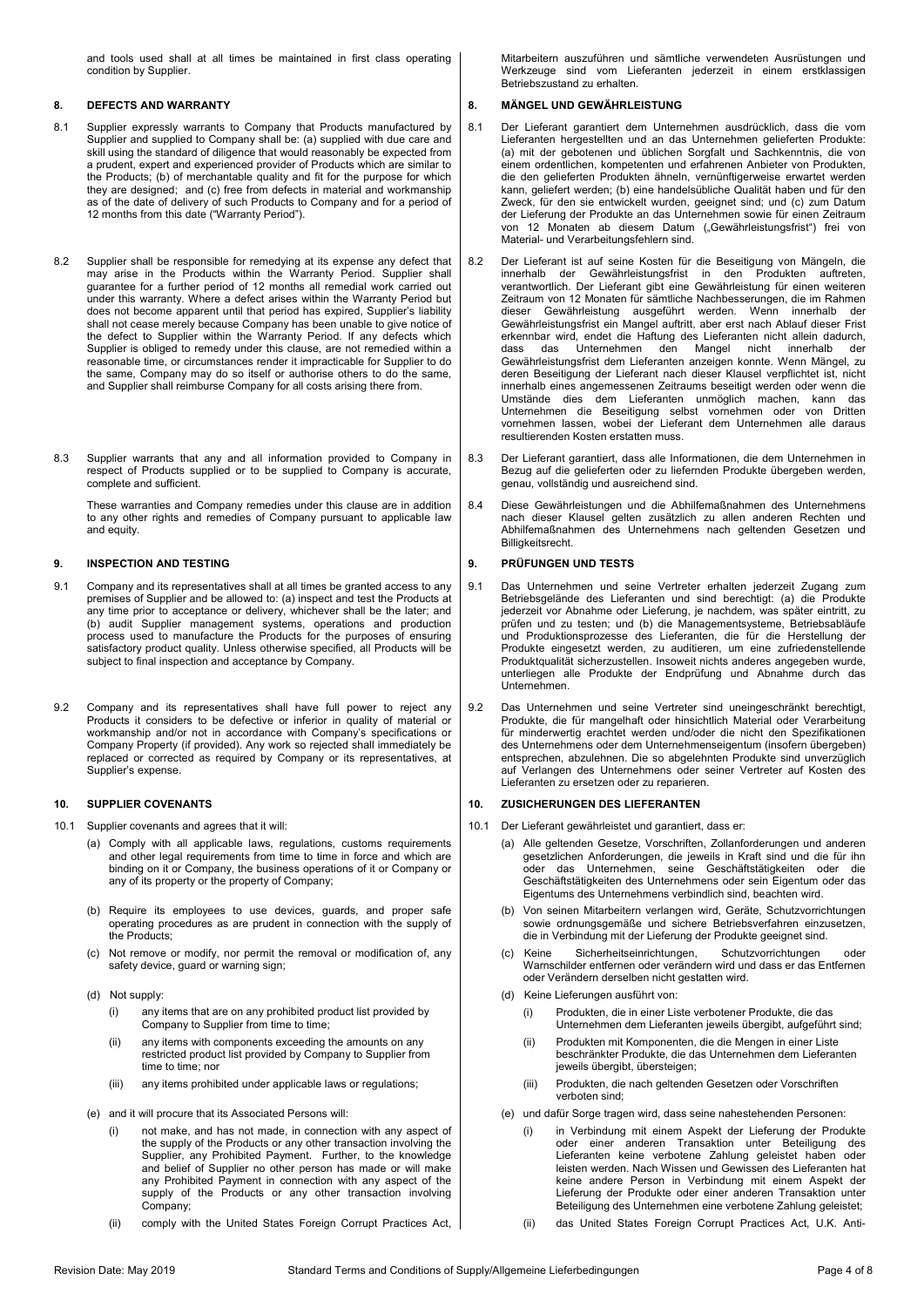the U.K. Anti-Terrorism, Crime and Security Act of 2001, U.K. Bribery Act of 2010, and the Australian Criminal Code Amendment (Bribery of Foreign Public Officials) Act 1999;

- (iii) comply with any anti-corruption laws of any country where any aspect of the supply of the Products takes place. It is the intent of this clause that no Prohibited Payments will be made by Supplier which would have the purpose or effect of public or commercial bribery, pay-offs, corruption, kickbacks or other unlawful or improper means of obtaining or retaining business for or with, or directing business to, the Supplier or its Related Corporations;
- (iv) Not become:
	- A. a Public Official, in any country where any aspect of the supply of the Products will take place;
	- B. a member of the family of such a Public Official; nor
	- C. a nominee for any Public Official;
- (v) Not, in connection with any aspect of the supply of the Products or any other transaction involving Company or its Related Corporations, make any Facilitation Payment;
- (vi) Not:
	- A. use forced labour, regardless of its form;
	- employ any person below the age of 15 (or younger if provided for in any applicable law), unless it is part of a government approved job training, apprenticeship or other program that would be clearly beneficial to its participants; nor
	- C. engage in physically abusive disciplinary practices; and
- (vii) Comply with any of Company's policies provided by Company to Supplier from time to time.

#### **11. COMPANY PROPERTY**

- 11.1 If Company provides any Company Property to Supplier: (a) Supplier shall only use the Company Property for the purpose of producing and supplying the Products to Company; (b) Supplier agrees to use the Company Property only in accordance with these terms and conditions; (c) Supplier will not use the Company Property to produce Products for sale to any other party without Company's prior written consent; (d) Supplier will maintain the Company Property in its original operating condition except for ordinary wear and tear; and (e) Supplier agrees to immediately notify Company on any and all conditions that may require Company Property maintenance or repair.
- 11.2 Supplier acknowledges and agrees that all Company Property shall be and remain the exclusive property of Company and no right, title or interest in the Company Property shall transfer to Supplier at any time.
- 11.3 Return of Company Property. Immediately on the written request of Company or on the expiration or termination of the supply of the Products, for any reason, Supplier shall return the Company Property to Company or make the Company Property available for collection by Company at its own cost.
- 11.4 Supplier shall indemnify Company and Company Indemnified Parties in respect of any and all loss, expense, damage, claim and liability incurred by Company Indemnified Parties arising in connection with the operation, handling, or transportation of any Company Products while the Company Products are in the possession or control of Supplier.

#### **12. LIABILITY AND INDEMNITY**

- 12.1 To the extent permitted by law, Company shall not be liable to the Supplier or any of its Related Bodies Corporate, affiliates or representatives for any Consequential Loss.
- 12.2 Subject to clause [12.3](#page-5-0) the Supplier will indemnify (and keep indemnified) Company and Company's Indemnified Parties from and against all liabilities and costs suffered or incurred by Company arising directly or indirectly from any:
	- (a) breach by the Supplier or its officers (gesetzliche Vertreter), executive employees (*leitende Angestellte*) or vicarious agents (*einfache Erfüllungsgehilfen*) of these terms and conditions (*wesentliche Vertragspflichten*);
	- (b) negligent act or omission by the Supplier or its officers (gesetzliche Vertreter), executive employees (*leitende Angestellte*) or vicarious agents (*einfache Erfüllungsgehilfen*) arising out of or in any way

Terrorism, Crime and Security Act von 2001, U.K. Bribery Act von 2010 und das Australian Criminal Code Amendment (Bribery of Foreign Public Officials) Act 1999 beachten;

- (iii) die Antikorruptionsgesetze jedes Landes, in dem ein Aspekt der Lieferung der Produkte erfolgt, beachten. Mit dieser Klausel soll sichergestellt werden, dass der Lieferant keine verbotenen Zahlungen leistet, die den Zweck oder die Wirkung einer<br>öffentlichen oder wirtschaftlichen Bestechung von oder wirtschaftlichen Bestechung, von Schmiergeldern, Korruption, Bestechungsgeldern oder anderen unrechtmäßigen oder unlauteren Mitteln haben können, um für den Lieferanten oder seine verbundenen Unternehmen Aufträge zu erwirken oder Geschäfte zu erhalten oder diesen Geschäfte zuzuführen;
- (iv) es unterlassen:
	- A. die Position als Amtsträger in einem Land, in dem ein Aspekt der Lieferung der Produkte erfolgt, zu übernehmen;
	- B. ein Mitglied der Familie eines solchen Amtsträgers zu werden; und
	- C. sich als Bewerber für einen Amtsträger zur Verfügung zu stellen;
- (v) in Verbindung mit einem Aspekt der Lieferung der Produkte oder einer anderen Transaktion unter Beteiligung des Unternehmens oder seiner verbundenen Unternehmen Schmiergelder zu zahlen;
- (vi) es unterlassen:
	- A. Zwangsarbeit in jeglicher Form einzusetzen;
	- B. Personen im Alter unter 15 Jahren (oder jünger, insofern nach geltendem Recht vorgesehen) zu beschäftigen, außer wenn es sich bei dieser Beschäftigung um den Teil einer staatlich genehmigten Berufsausbildung, einer Lehre oder eines anderen Programms handelt, das für seine Teilnehmer eindeutig zum Vorteil wäre;
	- C. körperlich erniedrigende disziplinarische Maßnahmen einzusetzen; und
	- (vii) alle Richtlinien, die das Unternehmen dem Lieferanten jeweils übergibt, zu beachten.

# **11. UNTERNEHMENSEIGENTUM**

- 11.1 Folgendes gilt, wenn das Unternehmen dem Lieferanten Unternehmenseigentum übergibt: (a) Der Lieferant verwendet das Unternehmenseigentum allein für Herstellung und Lieferung der Produkte an das Unternehmen; (b) der Lieferant verpflichtet sich, das Unternehmenseigentum nur gemäß diesen Geschäftsbedingungen zu nutzen; (c) der Lieferant verwendet das Unternehmenseigentum nicht, um Produkte ohne die vorherige schriftliche Zustimmung des Unternehmens für den Verkauf an eine andere Partei herzustellen; (d) der Lieferant erhält das Unternehmenseigentum in seinem ursprünglichen Betriebszustand, ausgenommen der üblichen Abnutzung; und (e) der Lieferant verpflichtet sich, das Unternehmen unverzüglich über sämtliche Umstände zu informieren, die eine Wartung oder Reparatur des Unternehmenseigentums erforderlich machen.
- Der Lieferant bestätigt und stimmt zu, dass das gesamte Unternehmenseigentum das ausschließliche Eigentum des Unternehmens ist und bleibt und dass zu keinem Zeitpunkt irgendwelche Rechte, Rechtsansprüche oder Interessen am Unternehmenseigentum an den Lieferanten übertragen werden.
- 11.3 Rückgabe von Unternehmenseigentum. Unverzüglich auf schriftliches Verlangen des Unternehmens oder bei Ablauf oder Ende der Lieferung der Produkte aus irgendeinem Grund wird der Lieferant das Unternehmenseigentum an das Unternehmen zurückgeben oder das Unternehmenseigentum auf seine eigenen Kosten zur Abholung durch das Unternehmen bereitstellen.
- 11.4 Der Lieferant entschädigt das Unternehmen und die freigestellten Parteien des Unternehmens für sämtliche Verluste, Aufwendungen, Schäden, Ansprüche und Haftungen, die den freigestellten Parteien des Unternehmens in Verbindung mit Betrieb, Handhabung oder Transport der Unternehmensprodukte entstehen, während sich die Unternehmensprodukte in Besitz oder unter der Kontrolle des Lieferanten befinden.

#### **12. HAFTUNG UND SCHADLOSHALTUNG**

- 12.1 Das Unternehmen haftet im gesetzlich zulässigen Umfang gegenüber dem Lieferanten oder gegenüber seinen verbundenen Unternehmen, Konzerngesellschaften oder Vertretern nicht für Folgeschäden.
- 12.2 Vorbehaltlich Ziffer [12.3](#page-5-0) wird der Lieferant das Unternehmen und die freigestellten Parteien des Unternehmens in Bezug auf sämtliche Verbindlichkeiten und Kosten entschädigen (und freistellen), die dem Unternehmen direkt oder indirekt aus folgenden Gründen entstehen:
	- (a) Verstoß des Lieferanten oder seiner gesetzlichen Vertreter, leitenden Angestellten oder einfachen Erfüllungsgehilfen gegen diese wesentlichen Vertragspflichten;
	- (b) Fahrlässige Handlung oder Unterlassung des Lieferanten oder seiner gesetzlichen Vertreter, leitenden Angestellten oder einfachen Erfüllungsgehilfen aufgrund oder in Verbindung mit der Lieferung der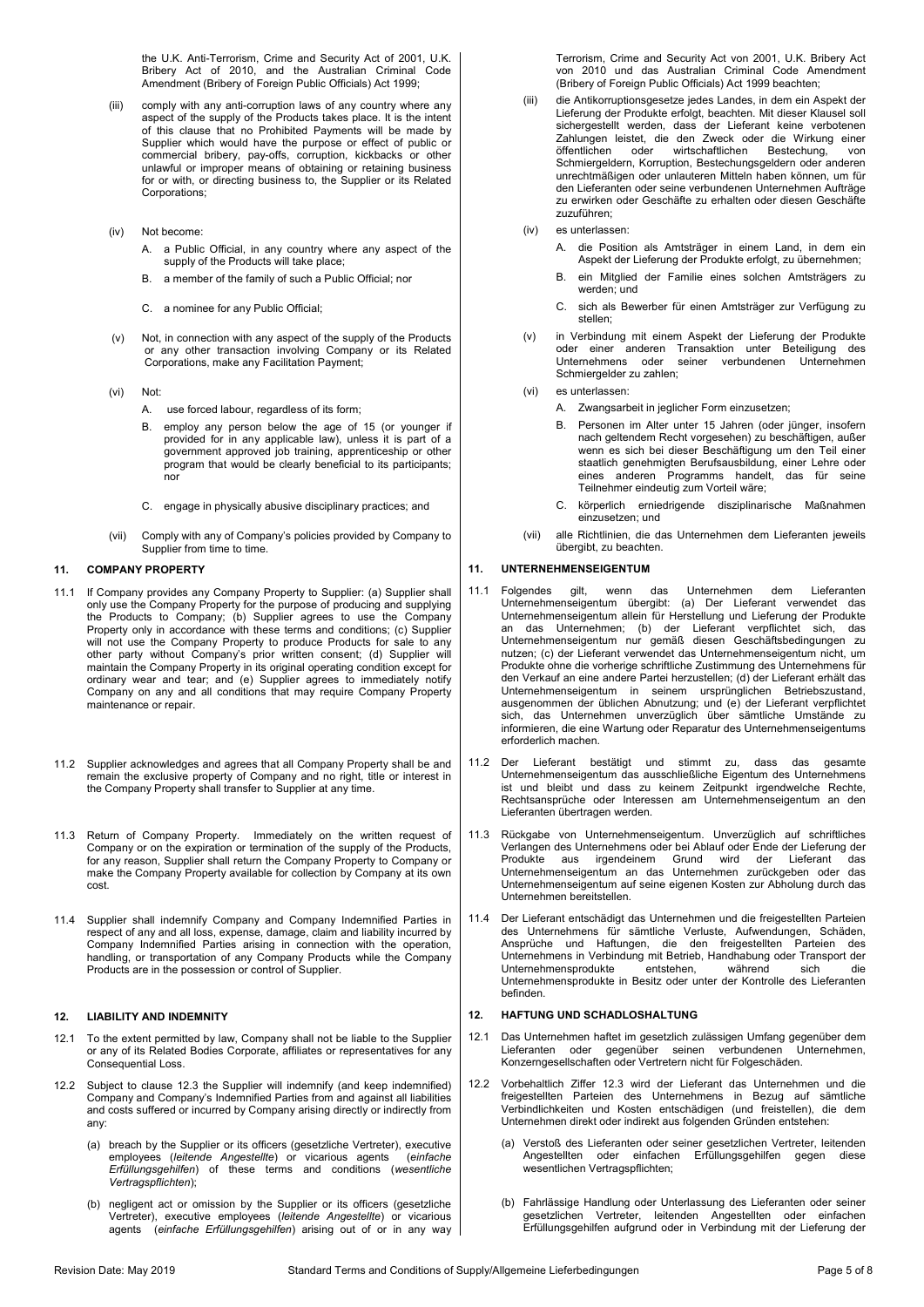related to the supply of the Products;

- (c) breach by Supplier of any third party's intellectual property rights in the supply of the Products:
- (d) false, incorrect, inaccurate, incomplete or misleading information provided by Supplier to Company whether in respect of the Products or otherwise; and
- (e) claim made against Company by any of the Supplier's officers (gesetzliche Vertreter), executive employees (*leitende Angestellte*) or vicarious agents (e*infache Erfüllungsgehilfen*) in respect of relevant<br>legislation concerning income tax, workers' compensation, annual leave, long service leave, superannuation or any applicable award, determination or agreement of a competent industrial tribunal.
- 12.3 The Supplier will not be liable under clause 12.2 in cases of: (i) intent or gross negligence of Company's officers (*gesetzliche Vertreter*), executive employees (*leitende Angestellte*) or vicarious agents (*einfache* employees (*leitende Angestellte*) or vicarious agents (*einfache Erfüllungsgehilfen*), (ii) culpable injury to life, body or health, or (iii) negligent breach of an essential contractual obligation (obligation without whose satisfaction the proper performance of the contract is impossible and on whose satisfaction the contractual partner regularly relies and is entitled to rely) (*wesentliche Vertragspflichten*), in which case Company's liability shall be limited to the foreseeable and typically occurring damage.

### **13. INSURANCE**

13.1 Supplier shall ensure that it carries and maintains appropriate insurance, with insurers acceptable to Company, including but not limited to: (a) employer's liability insurance and workmen's compensation insurance as appropriate to comply fully with all applicable laws; (b) automobile public and passenger liability insurance having unlimited indemnity; and (c) general liability insurance having a limit of not less than AU \$5 million equivalent combined single limit any one occurrence covering all operations of the insured including without prejudice to the foregoing generally the contractual liabilities assumed herein. Supplier shall ensure that all such insurances waive all rights of subrogation against Company. Supplier shall remit certificates evidencing said insurances, confirming names of insurers, policy numbers and expiration dates upon the request of Company.

# **14. CONFIDENTIALITY AND INTELLECTUAL PROPERTY**

- 14.1 Supplier may receive, possess or otherwise acquire Confidential Information of Company and Supplier acknowledges that the Confidential Information is the property of, confidential to and a trade secret of Company. Supplier must:
	- (a) keep the Confidential Information confidential and not directly or indirectly disclose, divulge or communicate that Confidential Information to, or otherwise place that Confidential Information at the disposal of any other person without the prior written approval of Company;
	- (b) take all steps to secure and keep secure all the Confidential Information coming into its possession or control;
	- (c) not use the Confidential Information for its personal benefit or for the benefit of any person or entity other than Company and only use the Confidential Information to the extent necessary to perform its obligations under these terms and conditions;
	- (d) not memorise, modify, reverse engineer or make copies, notes or records of the Confidential Information for any purpose other than in connection with the performance of its obligations under these terms and conditions;
	- (e) only disclose Confidential Information to those of its employees strictly on a "need to know basis" for the purpose of performing its obligations under these terms and conditions; and
	- (f) take all steps to ensure that its employees comply at all times with the terms of this claus[e 14.1.](#page-5-1)
- 14.2 Immediately on the written request of Company for any reason, Supplier shall:

(a) cease the use of all Confidential Information;

- (b) deliver to Company all documents and other materials in its possession or control containing, recording or constituting that Confidential Information, or make the Confidential Information available for collection by Company at its own cost or, at the option of Company, destroy, and undertake to Company that it has destroyed, those documents and materials; and
- (c) for Confidential Information stored electronically, permanently delete that Confidential Information from all electronic media on which it is stored, so that it cannot be restored.

Produkte;

- (c) Verstoß des Lieferanten gegen geistige Schutzrechte von Dritten bei der Lieferung der Produkte;
- (d) falschen, fehlerhaften, ungenauen, unvollständigen oder irreführenden Informationen, die der Lieferant in Bezug auf die Produkte oder anderweitig dem Unternehmen zur Verfügung stellt; und
- (e) Ansprüche gegenüber dem Unternehmen vonseiten der gesetzlichen Vertreter, leitenden Angestellten oder einfachen Erfüllungsgehilfen des Lieferanten in Bezug auf maßgebliche Gesetze betreffend Einkommensteuer, Mitarbeiterentschädigung, Jahresurlaub, Sonderurlaub nach langjähriger Dienstzeit, Ruhegehalt oder maßgeblichen Entscheidungen, Beschlüssen oder Vereinbarungen eines zuständigen Arbeitsgerichts.
- <span id="page-5-0"></span>12.3 Der Lieferant haftet im Rahmen von Ziffer 12.2 nicht bei: (i) Vorsatz oder grober Fahrlässigkeit der gesetzlichen Vertreter, leitenden Angestellten oder einfachen Erfüllungsgehilfen des Unternehmens, (ii) schuldhafter Verletzung des Lebens, des Körpers oder der Gesundheit oder (iii) fahrlässiger Verletzung einer wesentlichen Vertragspflicht (Pflicht, deren Erfüllung die ordnungsgemäß Durchführung des Vertrags erst möglich macht und auf deren Erfüllung der Vertragspartner regelmäßig vertraut und vertrauen darf), wobei in diesen Fällen die Haftung des Unternehmens auf den vorhersehbaren, vertragstypischen Schaden begrenzt ist.

# **13. VERSICHERUNGEN**

13.1 Der Lieferant ist dafür verantwortlich, ausreichende Versicherungen bei<br>vom Unternehmen akzeptierten Versicherungsgesellschaften vom Unternehmen akzeptierten Versicherungsgesellschaften abzuschließen und aufrechtzuerhalten, einschließlich unter anderem: (a) einer Betriebshaftpflichtversicherung und Arbeitsunfallversicherung, die geeignet sind, alle geltenden Gesetze vollständig zu beachten; (b) Kraftfahrzeugdritt- und Insassenhaftpflichtversicherung mit unbegrenzter Deckung; und (c) eine allgemeine Haftpflichtversicherung mit einer einheitlichen, kombinierten Höchstsumme im Einzelfall im Gegenwert von mindestens AU\$ 5 Millionen, die alle Betriebstätigkeiten des Versicherten abdeckt, einschließlich unbeschadet des Vorstehenden generell der hier übernommen vertraglichen Verpflichtungen. Der Lieferant muss sicherstellen, dass alle solchen Versicherungen auf sämtliche Rechte auf Forderungsabtretung gegenüber dem Unternehmen verzichten. Auf Verlangen des Unternehmens übergibt der Lieferant Bescheinigungen zum Nachweis der genannten Versicherungen, in denen die Namen der Versicherer, Versicherungsnummern und Ablauftermin aufgeführt sind.

#### **14. GEHEIMHALTUNG UND GEISTIGES EIGENTUM**

- <span id="page-5-1"></span>14.1 Der Lieferant wird eventuell vertrauliche Informationen des Unternehmens erhalten, besitzen oder anderweitig erlangen und bestätigt, dass die<br>vertraulichen Informationen das geschützte Eigentum und ein vertraulichen Informationen das geschützte Eigentum Betriebsgeheimnis des Unternehmens darstellen. Der Lieferant:
	- muss die vertraulichen Informationen vertraulich behandeln und darf diese vertraulichen Informationen ohne die vorherige schriftliche Genehmigung des Unternehmens weder direkt noch indirekt anderen Personen preisgeben oder weitergeben oder zur Verfügung stellen;
	- (b) muss alle Maßnahmen ergreifen, um sämtliche in seinem Besitz oder unter seiner Kontrolle befindlichen vertraulichen Informationen zu schützen und zu sichern;
	- (c) darf die vertraulichen Informationen nicht zu seinem persönlichen Nutzen oder zum Nutzen einer anderen Person oder Gesellschaft als dem Unternehmen verwenden und darf die vertraulichen Informationen nur verwenden, insoweit dies für die Erfüllung seiner Pflichten nach diesem Geschäftsbedingungen erforderlich ist;
	- (d) darf die vertraulichen Informationen nicht für andere Zwecke als für die Erfüllung seiner Pflichten nach diesen Geschäftsbedingungen speichern, verändern, zurückentwickeln oder davon Kopien, Notizen oder Aufzeichnungen anfertigen;
	- (e) darf die vertraulichen Informationen nur, wenn absolut notwendig, an seine Mitarbeiter weitergeben, um seine Pflichten nach diesen Geschäftsbedingungen zu erfüllen; und
	- (f) muss alle Maßnahmen ergreifen, um sicherzustellen, dass seine Mitarbeiter die Bestimmungen dieser Ziffe[r 14.1](#page-5-1) jederzeit erfüllen.
- 14.2 Der Lieferant wird unverzüglich auf schriftliches Verlangen des Unternehmens aus irgendeinem Grund:
	- (a) die Verwendung sämtlicher vertraulichen Informationen einstellen;
	- (b) sämtliche Dokumente und sonstigen Materialien in seinem Besitz oder unter seiner Kontrolle, die vertrauliche Informationen enthalten oder darstellen, an das Unternehmen übergeben oder die vertraulichen Informationen auf seine Kosten zur Abholung durch das Unternehmen bereitstellen oder nach Wahl des Unternehmens vernichten und gegenüber dem Unternehmen bestätigen, dass er diese Dokumente und Materialien vernichtet hat; und
	- (c) vertrauliche Informationen, die elektronisch gespeichert sind, dauerhaft von sämtlichen elektronischen Datenträgern, auf denen diese gespeichert sind, löschen, so dass diese nicht wiederhergestellt werden können.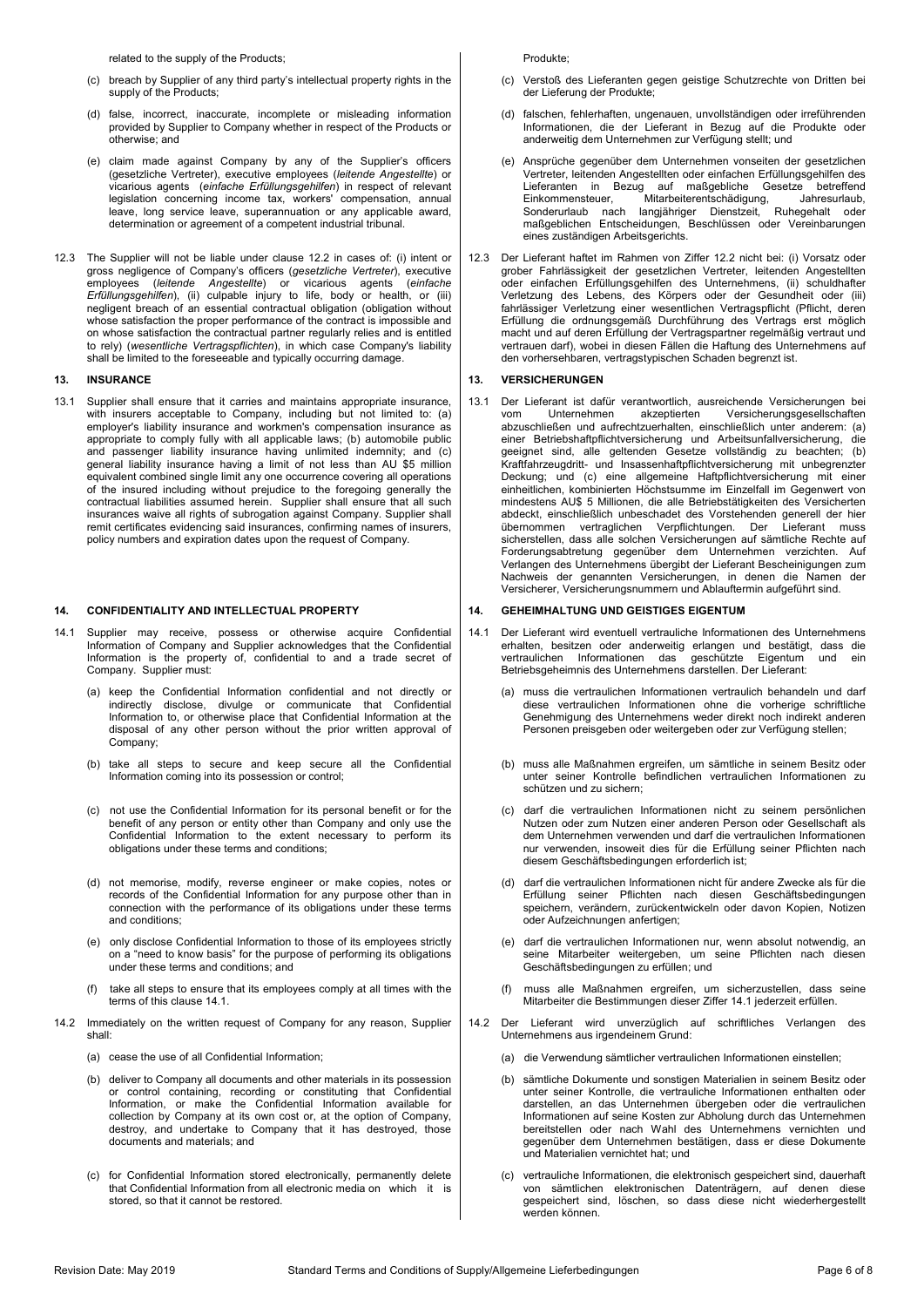14.3 Company shall be the sole owner of, and be entitled to the full and unrestricted right, including the right to apply for patent or other protection in its own name, to exploit any invention, technical information or knowhow, any intellectual property arising from or developed in the course of the supply of the Products. For the avoidance of doubt, the Parties acknowledge and agree that any invention, improvement, design or other work in which intellectual property rights may subsist (**Works**) that is developed or originated by the Supplier based in whole or in part on the Confidential Information will be owned exclusively by Company and that all rights, title and interest in the Works shall vest solely in Company.

# **15. DEFAULT**

If the Supplier fails to comply with any of these terms or conditions or if Supplier becomes subject to any insolvency, administration or bankruptcy or if any Company Property provided to Supplier (as the case may be) or any part of the Company Property are abused, illegally used or misused, Company shall have the right, without legal proceedings, to the extent permitted by the laws of location where the Company Property is located, to enter the premises where the Company Property is located and take possession thereof without being liable to any party and Company also shall have the right to exercise any right and/or remedy available to it at law or in equity.

# **16. DISPUTE RESOLUTION AND GOVERNING LAW**

- 16.1 These terms and conditions shall be governed and construed in accordance with the laws of the Germany. The Parties submit to the exclusive jurisdiction of the state and federal courts located in Germany.
- 16.2 The language of these terms and conditions is English and all notices, demands, requests, statements, certificates or other documents or communications in connection with these terms and conditions shall be in English unless otherwise agreed. Where a German term has been inserted in quotation marks and/or italics, it alone (and not the English term to which it relates) shall be authoritative for the purpose of the interpretation of the relevant English term in this agreement. If the English legal meaning or the English legal concept of any of the terms used differs from the German legal meaning or the German legal concept, the German legal meaning or German legal concept shall prevail.
- 16.3 In the event of a dispute between the Parties arising out of or relating to these terms and conditions, or the breach thereof, either Party may give notice to the other Party of the dispute, and the Parties shall make every effort to amicably resolve, reconcile, and settle such dispute between them. To this extent the Parties shall consult and negotiate with each other, in good faith and understanding of their mutual interests to reach a just and equitable solution satisfactory to both Parties. Should an amicable resolution not be possible within 30 days of the date of the notice, then the dispute may be submitted to the courts of Germany.

# **17. FORCE MAJEURE**

17.1 Neither Party shall be responsible for any failure or delay in complying with these terms and conditions, other than an obligation to pay money, where such failure or delay is due to causes beyond its reasonable control. These causes shall include, but not be restricted to: fire, storm, flood, earthquake, explosion, accident, acts of the public enemy, war, rebellion, insurrection, sabotage, epidemic, quarantine restrictions, transportation embargoes, acts of God, acts of any government, whether national, municipal or otherwise, or any agency thereof and judicial action. The Party so affected by the force majeure shall notify the other Party as soon as practicable of its existence. The Parties shall then meet and endeavor to alleviate the effect and extent thereof.

#### **18. PRIVACY**

- (a) Each party agrees to comply with all Privacy Laws in relation to any and all Personal Information that it collects from the other party under this agreement.
- (b) Supplier agrees that Company may collect, store and process Supplier's Personal Information for the purposes of carrying out its obligations hereunder, and the Supplier shall procure that any individual to whom such data relates has consented to the processing of his/her data by Company in the manner described in this clause.

# **19. ASSIGNMENT AND SUBCONTRACTING**

(a) Supplier must not assign, transfer, or delegate or purport to assign, transfer or delegate its obligations under these terms and conditions or its rights hereunder without the prior written consent of Company which 14.3 Das Unternehmen ist der alleinige Eigentümer des geistigen Eigentums, das sich aus den Produkten ergibt oder im Zuge der Lieferung der Produkte entwickelt wird, und besitzt das unbeschränkte Recht daran, einschließlich des Rechts, Patente oder andere Schutzmaßnahmen im eigenen Namen zu beantragen und Erfindungen, technische Informationen oder Know-How zu verwerten. Zur Klarstellung bestätigen und vereinbaren die Parteien, dass alle Erfindungen, Verbesserungen, Designs oder anderen Arbeiten, an denen eventuell geistige Schutzrechte bestehen können (**Werke**) und die der Lieferant gesamt oder teilweise auf Basis der vertraulichen Informationen entwickelt oder erschafft, das alleinige Eigentum des Unternehmens sind und dass alle Rechte, Rechtsansprüche oder Interessen an den Werken allein dem Unternehmen zufallen.

# **15. VERZUG**

Wenn der Lieferant es unterlässt, die vorliegenden Geschäftsbedingungen zu erfüllen oder wenn der Lieferant von einem Insolvenz-, Zwangsverwaltungs- oder Konkursverfahren betroffen ist oder wenn das dem Lieferanten zur Verfügung gestellte Unternehmenseigentum (je nach Sachlage) oder ein Teil des Unternehmenseigentums missbraucht, widerrechtlich oder missbräuchlich verwendet wird, ist das Unternehmen berechtigt, ohne gerichtliche Schritte, insoweit gemäß den Gesetzen des Standorts, an dem sich das Unternehmenseigentum befindet, zulässig, die Örtlichkeiten, an denen sich das Unternehmenseigentum befindet, zu betreten und es in Besitz zu nehmen, ohne gegenüber einer Partei eine Haftung einzugehen, und das Unternehmen ist außerdem berechtigt, sämtliche Rechte und/oder Rechtsmittel, die ihm kraft Gesetzes oder Billigkeitsrecht zur Verfügung stehen, wahrzunehmen.

# **16. STREITBEILEGUNG UND GELTENDES RECHT**

- 16.1 Diese Geschäftsbedingungen unterliegen deutschem Recht. Die Parteien unterwerfen sich der ausschließlichen Rechtsprechung der staatlichen Gerichte in Deutschland.
- 16.2 Die Sprache dieser Geschäftsbedingungen ist Englisch, und sämtliche Mitteilungen, Forderungen, Anfragen, Erklärungen, Bestätigungen und anderen Dokumente und Schriftstücke in Verbindung mit diesen Geschäftsbedingungen müssen in englischer Sprache erfolgen, wenn nichts anderes vereinbart wurde. Wenn in diesem Vertrag ein deutscher Begriff in Anführungszeichen und/oder kursiv eingefügt ist (und nicht der englische Begriff, auf den er sich bezieht), ist allein dieser deutsche Begriff für die Zwecke der Auslegung des entsprechenden englischen Begriffs maßgeblich. Sollte die rechtliche Bedeutung im Englischen oder das englische Rechtskonzept bezüglich der verwendeten Begriffe von der rechtlichen Bedeutung im Deutschen oder dem deutschen Rechtskonzept abweichen, ist die rechtliche Bedeutung im Deutschen oder das deutsche Rechtskonzept maßgeblich.
- 16.3 Bei Streitigkeiten zwischen den Parteien aus oder in Verbindung mit diesen Geschäftsbedingungen oder bei einem Verstoß gegen diese Geschäftsbedingungen kann jede Partei die andere Partei über die Streitigkeit informieren, und die Parteien werden mit allen Mitteln versuchen, eine solche Streitigkeit freundschaftlich zu lösen, beizulegen und zu regeln. Dazu werden die Parteien sich in gutem Glauben beraten und miteinander verhandeln und unter Berücksichtigung ihrer gegenseitigen Interessen versuchen, eine gerechte und billige Lösung, die für beide Parteien akzeptabel ist, zu finden. Sollten die Parteien innerhalb von 30 Tagen ab dem Datum der Mitteilung keine freundschaftliche Lösung finden, kann die Streitigkeit an die Gerichte in Deutschland übergeben werden.

#### **17. HÖHERE GEWALT**

17.1 Keine der Parteien haftet für ein Versäumnis oder einen Verzug bezüglich der Erfüllung dieser Geschäftsbedingungen, ausgenommen für eine Pflicht zur Zahlung von Geldern, wenn ein solches Versäumnis oder ein solcher Verzug auf Gründen, die nicht unter ihrer Kontrolle liegen, basiert. Solche Gründe umfassen unter anderem: Feuer, Unwetter, Überschwemmung, Erdbeben, Explosionen, Unfälle, Handlungen von Staatsfeinden, Krieg, Aufruhr, Aufstand, Sabotage, Epidemien, Quarantänebeschränkungen, Transportembargos, Naturkatastrophen, Handlungen von nationalen, regionalen oder anderen Regierungsbehörden oder deren Stellen, sowie gerichtliche Maßnahmen. Die von einem Ereignis höherer Gewalt betroffene Partei muss die andere Partei schnellstmöglich darüber informieren. Die Parteien werden daraufhin zusammenkommen und versuchen, Auswirkungen und Umfang des Ereignisses zu mindern.

# **18. DATENSCHUTZ**

- (a) Jede Partei verpflichtet sich, sämtliche Datenschutzgesetze bezüglich aller Informationen, die eine Partei von der anderen Partei nach diesem Vertrag erlangt, zu beachten.
- (b) Der Lieferant stimmt zu, dass das Unternehmen die personenbezogenen Daten des Lieferanten erfassen, speichern und verarbeiten darf, um seine Pflichten nach diesen Geschäftsbedingungen zu erfüllen, und der Lieferant wird sicherstellen, dass jede Person, auf die sich solche Daten beziehen, der Verarbeitung ihrer Daten durch das Unternehmen auf die in dieser Klausel beschriebene Art und Weise zustimmt.

# **19. ABTRETUNG UND BEAUFTRAGUNG VON SUBUNTERNEHMERN**

(a) Ohne die vorherige schriftliche Zustimmung des Unternehmens, die das Unternehmen nach seinem alleinigen Ermessen verweigern kann, ist der Lieferant nicht berechtigt, seine Pflichten nach diesen